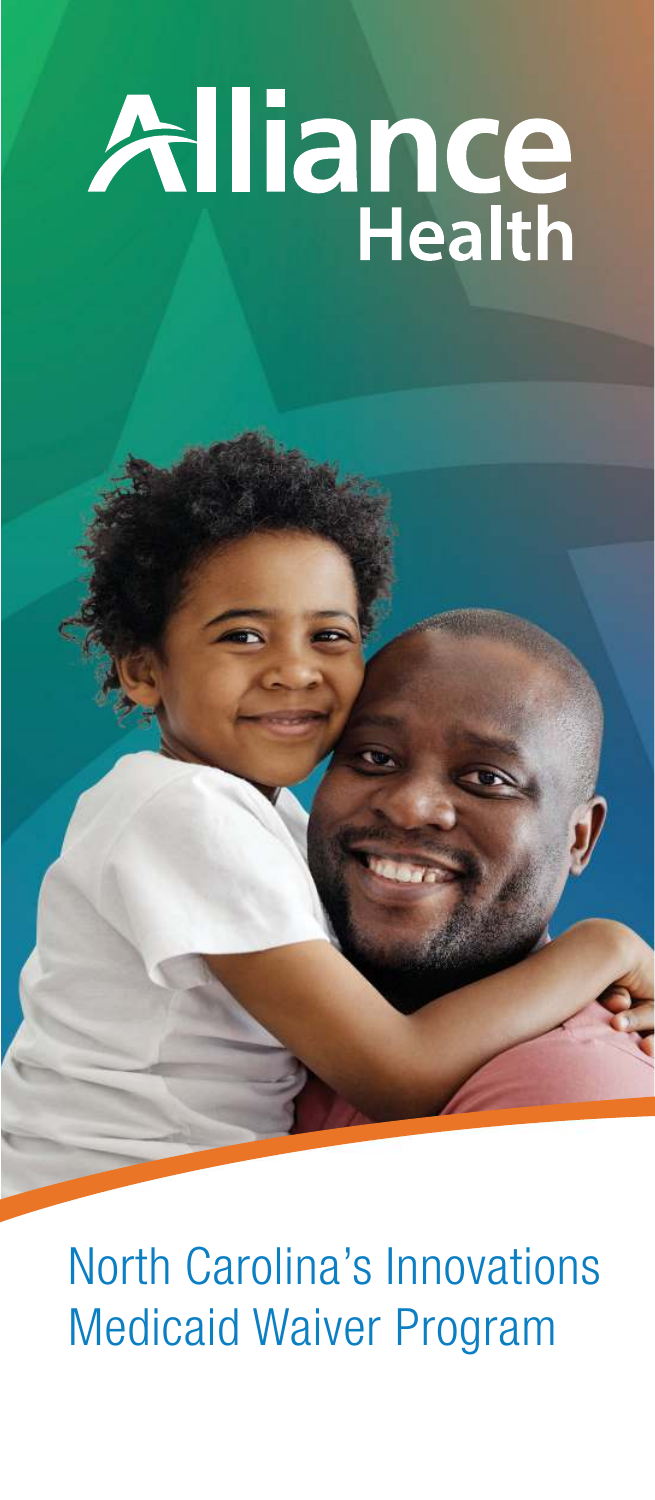## Supports and Services

Please note: all service requests will go through a medical necessity review prior to authorization

## Behavioral and Specialized **Supports**

#### Crisis Services

Provides intervention and stabilization for individuals experiencing a crisis.

#### Specialized Consultation Services

Expert training and consultation in a specified area, such as behaviors, recreational activities, nutrition, etc.

## Support in Home and/or **Community**

#### Community Living and Support

Provides support for eating, bathing, dressing, personal care, hygiene and other daily activities. Also provide support to learn skills such as cooking, shopping, socialization and budgeting.

#### Community Networking

Provides individualized support and integrated community access for participants to experience and grow their social network.

#### Day Supports

Facility-based group or individual support, focusing on habilitation, socialization and daily living skills.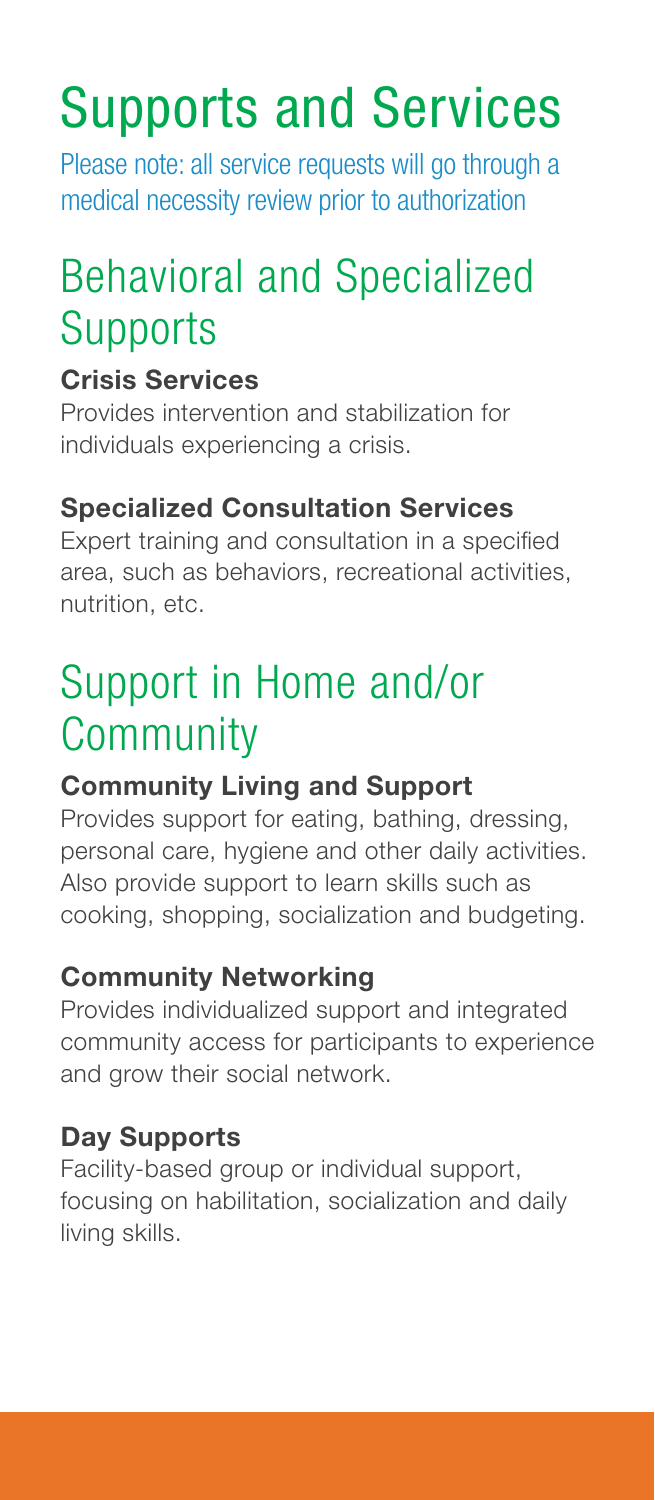#### **Respite**

Periodic or scheduled relief to caregivers at home or temporary relief to individuals in AFL settings.

#### Supported Employment Services

Provides assistance with choosing, acquiring, and maintaining a job for participants ages 16 and older.

### Self-Directed Services

#### Individual Goods and Services

Assist people who self-direct services to pay for services, equipment or supplies not otherwise provided through the waiver.

#### Financial Support Services

File claims and process payroll for self-direction of services.

#### Employer Supplies

Pays for equipment and technology needed to perform Employee of Record duties.

## Residential Options

#### Residential Supports

Provides individualized services and supports to enable a person to live successfully in an out of home placement and be an active participant in the community. Typical settings are a Group Home or Alternative Family Living (AFL).

#### Supported Living

Provides support for participant to live in home that is owned or rented.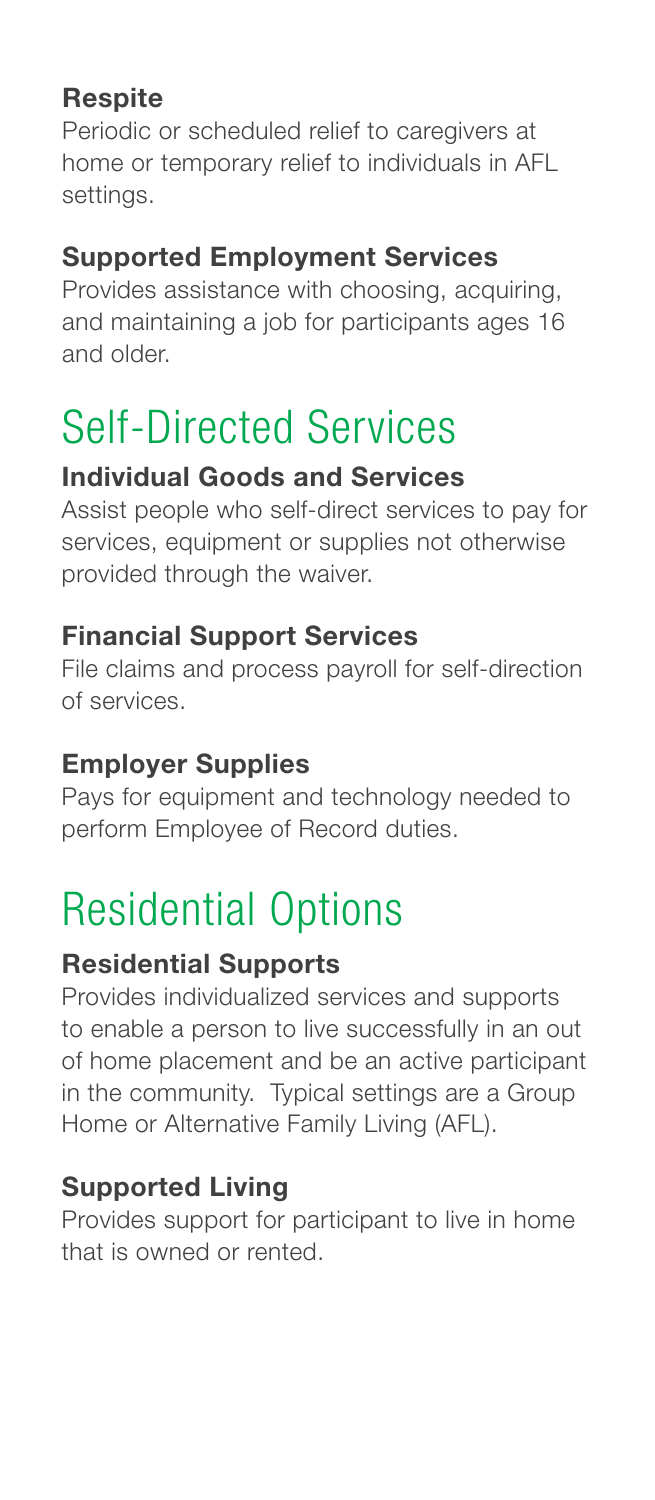## One-Time or As-Needed Services

#### Community Navigator

Provides advocacy and assist with identifying resources in the community such as housing, guardianship, and community connections.

#### Community Transition

Assists with set-up expenses related to being discharged home from a rehabilitation/specialty hospital, psychiatric hospital, skilled nursing facility, licensed living arrangement or family home/one-person AFL (One Time Service).

#### Assistive Technology

Provides purchases of equipment to assist participant with daily living task and to ensure safety.

#### Vehicle Modifications

Changes to a vehicle that enables participant to increase their independence and ensure physical safety.

#### Natural Supports Education

Provides training and access to conferences and classes to families and friends that will assist in learning new or different ways to help member.

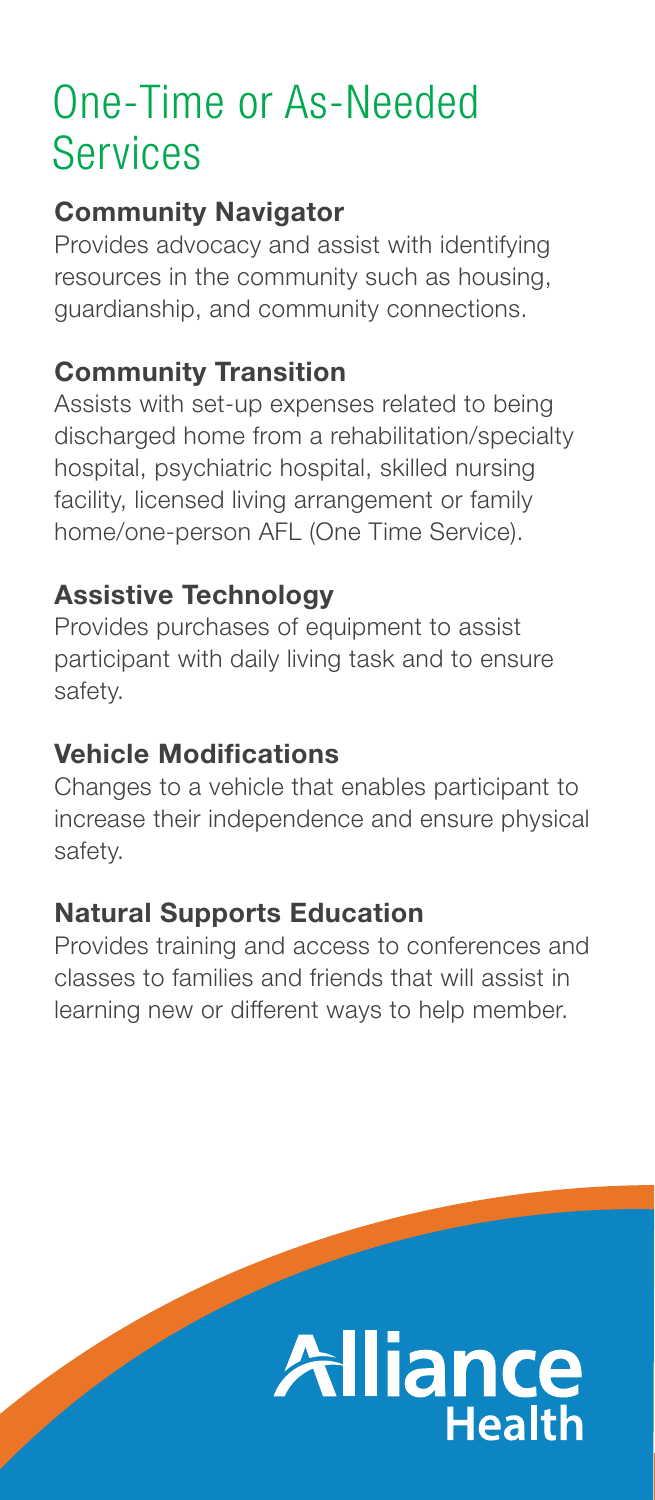## Who May Be Eligible for Innovations Waiver Services

Residents of Durham, Wake, Cumberland and Johnston counties who are age three and older and who experience a severe, lifelong disability which:

- Is the result of a mental or physical disability or a combination of both.
- Begins before the age of 22 or is caused by a traumatic brain injury at any age.
- Begins before the age of 22 or is caused by a traumatic brain injury at any age.
- In young children may be called a developmental delay.

Children at least three years old may qualify for services. However, those younger than three may be reviewed only for the Innovations waitlist.